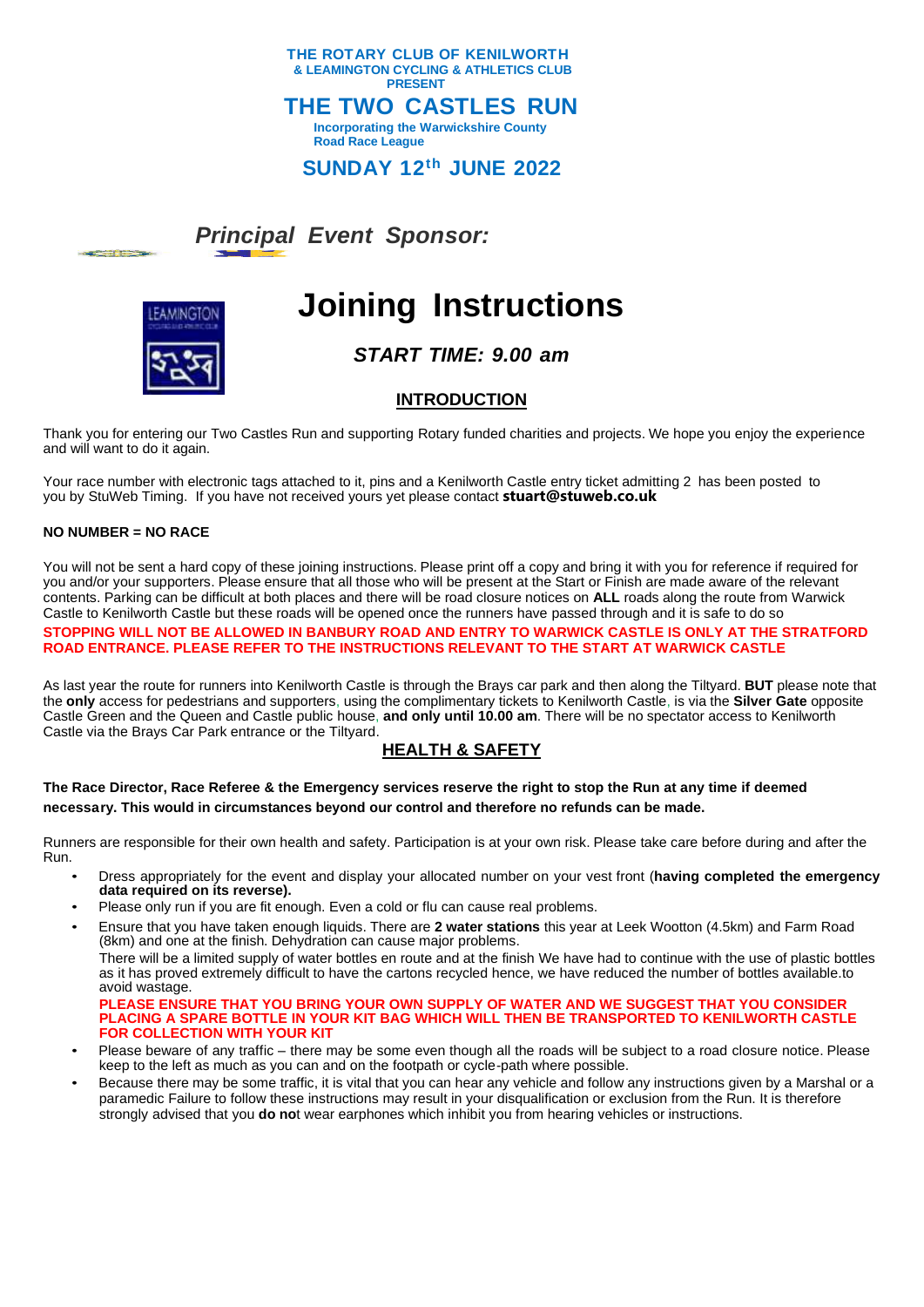## **THE START AT WARWICK CASTLE**



#### **IMPORTANT new arrangements**

#### **THE ONLY ACCESS POINT to Warwick Castle (CV34 6AH), for the Run, will be via the Castle's main entrance off Stratford Road, Warwick (follow the Warwick Castle signage); all other entrances to the Castle will be closed.**

The Castle's normal car-park barriers (both entrance and exit) located inside the main entrance will open for free passage between 7:15 and 8:30am on the morning of the Run; this is to allow Runners who are getting a lift to the Start to be dropped off in safety. Runners should not be dropped off on Stratford Road to avoid causing congestion and a danger to themselves and to other road users.

For the duration of the Run and until their return to Warwick, Runners may leave their cars parked in the Castle's public car-parking areas located inside the entrance barrier and accessed from the main Stratford Road entrance; please follow the marshals' instructions. Car-parking spaces are limited so please consider car-sharing or being dropped off, where possible.

Runners will need to be back at Warwick Castle to collect any vehicle left parked for the duration of the Run by 12:30 the exit barrier will be manned, until then, by Warwick Castle staff who will allow free exit on production of a Runner's Number. Any car not collected by that time will be at risk of incurring the normal exit charge (£6) for parking in the Castle's Stratford Road car-park.

Runners on foot should follow the same route and keep to the **RIGHT** to avoid car traffic.

**Runners are also requested to keep the size of any kit bag to a minimum - there will be a security presence and there may be random searches which could cause delay and you are asked to allow sufficient time to arrive and to proceed to the start area.**

**Allow sufficient time to reach the start as the gate from the car park into Warwick Castle will be closed at 8.45 am. No entry can be allowed after this time**

**. Without your race number you will not be allowed into the Warwick Castle grounds. If you have found a substitute, he/she MUST have your number to gain entry into Warwick Castle**

Ensure appropriate clothing is worn to allow for adverse weather conditions.

The Warwickshire Golf Club will again provide staff to help you with the warm-up.

•The disposable electronic timing chips will be attached to your bib number. Please dispose of these if you wish in the bins provided **outside** the finish compound but you will need your number to collect your kit.

Bags with labels will be available to transport kit to the finish but see above regarding possible check being made. Please put your Run number on the label provided and stick/tie it). firmly to the plastic bag also provided. The vans will be located in Warwick Castle and well-marked. At the finish, the location of the kit in Kenilworth Castle will be marked.

#### **TOILETS**

Locations of toilets will be signposted. **THERE MAY BE QUEUES SO PLEASE CHECK WHICH OTHERS ARE AVAILABLE**

#### **FOR SAFETY REASONS Please allow faster runners to line up at the front and comply with the signs that indicate your estimated finish time**.

**Runners with push chairs or similar should start at the rear for safety reasons and be aware of any runners being passed during the race**.

#### • **PARKING- WARWICK**

**Warwick:** There is time limited on-street parking in Smith Street. Please note that Castle Lane and the Stables car parks will be closed **Please be aware that there may be ongoing road works in and around Warwick which may delay you getting to the start**.

Warwick Castle's Stratford Road car park can be used for dropping off and **limited** parking is available which will be free of charge provided your vehicle is removed by 12.30pm otherwise a charge of £6 may apply.

**We stress it is important you allow ample time to get into Warwick Castle from your car. It is a 15/20-minute jog from these car parks and another 5 minutes to the start.**

## **THE ROUTE**

#### **Start Timing starts at the exit from Warwick Castle, Warwick**

The Run leaves the grounds of Warwick Castle, heads through Warwick, towards Leek Wootton **via** Hill Wootton Road and then right on to the Warwick Road. There it turns left at the Anchor pub and heads up Woodcote Lane. At the end of Woodcote Lane, it turns right into Rouncil Lane and heads into Kenilworth. Turn left from Rouncil Lane into Rounds Hill and then into John O'Gaunt Road, Fishponds Road, Castle Road and left into Brays Car Park to finish inside the grounds of Kenilworth Castle.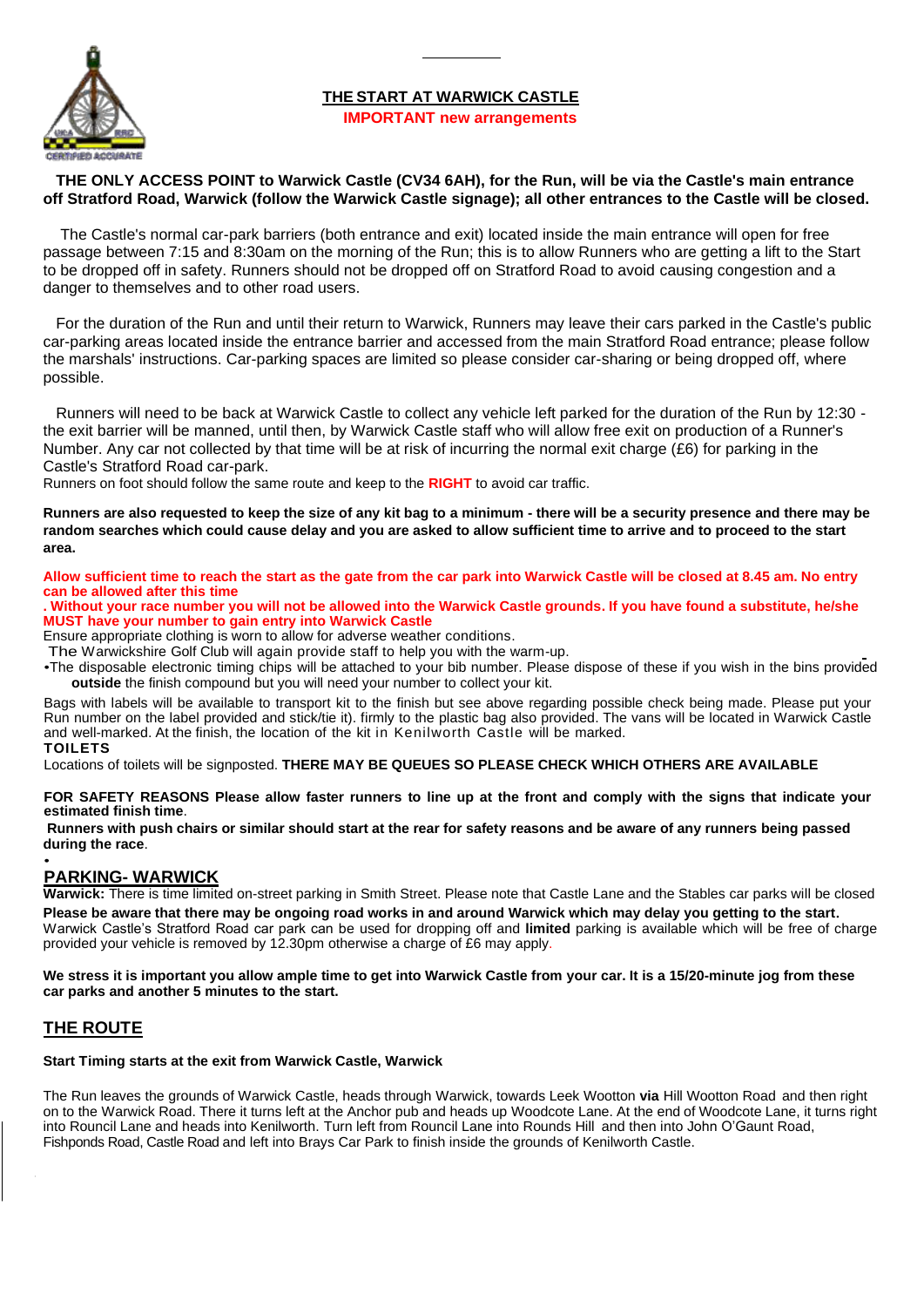**Cut-Off times:** We are required by the Police to clear roads after set times. You will be out of time and regarded as a normal pedestrian if you have not reached the Anchor Public House in Leek Wootton by 10.20am, Roundshill by 10.45am and the Finish by 11.15am. This is equivalent to just over 3mph, walking pace. Marshals & Signage will be progressively removed. Slow participants are encouraged to use the pavement and the courtesy vehicle at the back of the Run, if necessary. Please be aware that there are safety issues if you continue so, PLEASE take care if you personally decide to continue and bear in mind that some if not all marshals may have left their post and there could also be traffic. After 11.15am the magnetic mats may have been taken up and you will not have a recorded time.

## **PARKING- KENILWORTH**

#### *There is no parking at The Brays or Castle Green Car Parks beside Kenilworth Castle on race day***.**

Public car parks are located

- **Sorry but we have been advised by Warwick DC that we are unable to use the normal parking area off Forrest Road this year and this parking is now restricted to:**
- To the rear of the shops in the Town Centre,
- Abbey Fields Car Park (off Bridge Street)
- The Queen & Castle car park now has ANPR and there will also be restricted parking

**If spectators use any of these car parks, they should allow at least 20 minutes if they intend to be at the finish inside Kenilworth Castle**. **Entry with the complimentary ticket is up to 10am only after which a charge will be made by Kenilworth Castle.**

*Please note – roads closures will be in place on the approaches to Kenilworth Castle from 8.50 – 11.30 am approx. so spectators should allow ample time to park and get to the finish. There is no free ticket access to Kenilworth Castle after 10.00 am.*

#### **FINISH**

#### **Spectators:** There is **no spectator entrance to the Castle from the Brays Car Park and the Tiltyard.**

Spectator entrance to the Castle is through the **SILVER GATE ONLY** opposite Castle Green (by the Queen and Castle Public House) AND before 10.00am (after which entry charges will apply). Please ask your supporters to allow sufficient time to get into the Castle or at a vantage point in the streets leading to the Castle. The Tiltyard will be closed to spectators. Exit from Kenilworth Castle is through the double wooden gates opposite the Queen & Castle public house.

**Race Numbers/electronic timing chips: T**he chip timing device is attached to your bib number and is disposable so please discard in the bins provided at the finish. Please keep your Race Number on your vest until you have collected your T shirt and medal.

• *No number = no prize/medal/T Shirt No chip = no time.*

**Presentations**: Presentations commence at 10.00 a.m. or shortly after

Free Transport back to Warwick and will drop you at the Start Point on the Banbury Road (not Stratford Road Car Park) at<br>Warwick Castle to allow more time for coaches to return to Kenilworth.<u> GENERAL POINTS</u>

**Personal Sponsorship:** Participants are invited to obtain personal sponsorship from friends and family in support of their favourite charities. If you do not have a charity in mind, we would ask you to support the Rotary **END POLIO NOW** campaign. See www.rotary.org/EndPolio

**If you are raising money for your own chosen charity**, it would be appreciated if you would advise us after the run, of the Charity and the amount raised for record purposes. **organiser@twocastlesrun.org.uk**

**Photographs:** [Warwickshire Sports](http://www.coventry-event-photography.co.uk/) Event Photography

**Results**: Are available from STUWEB TIMING at www.stuweb.co.uk These should be available within a short time after the race is completed.